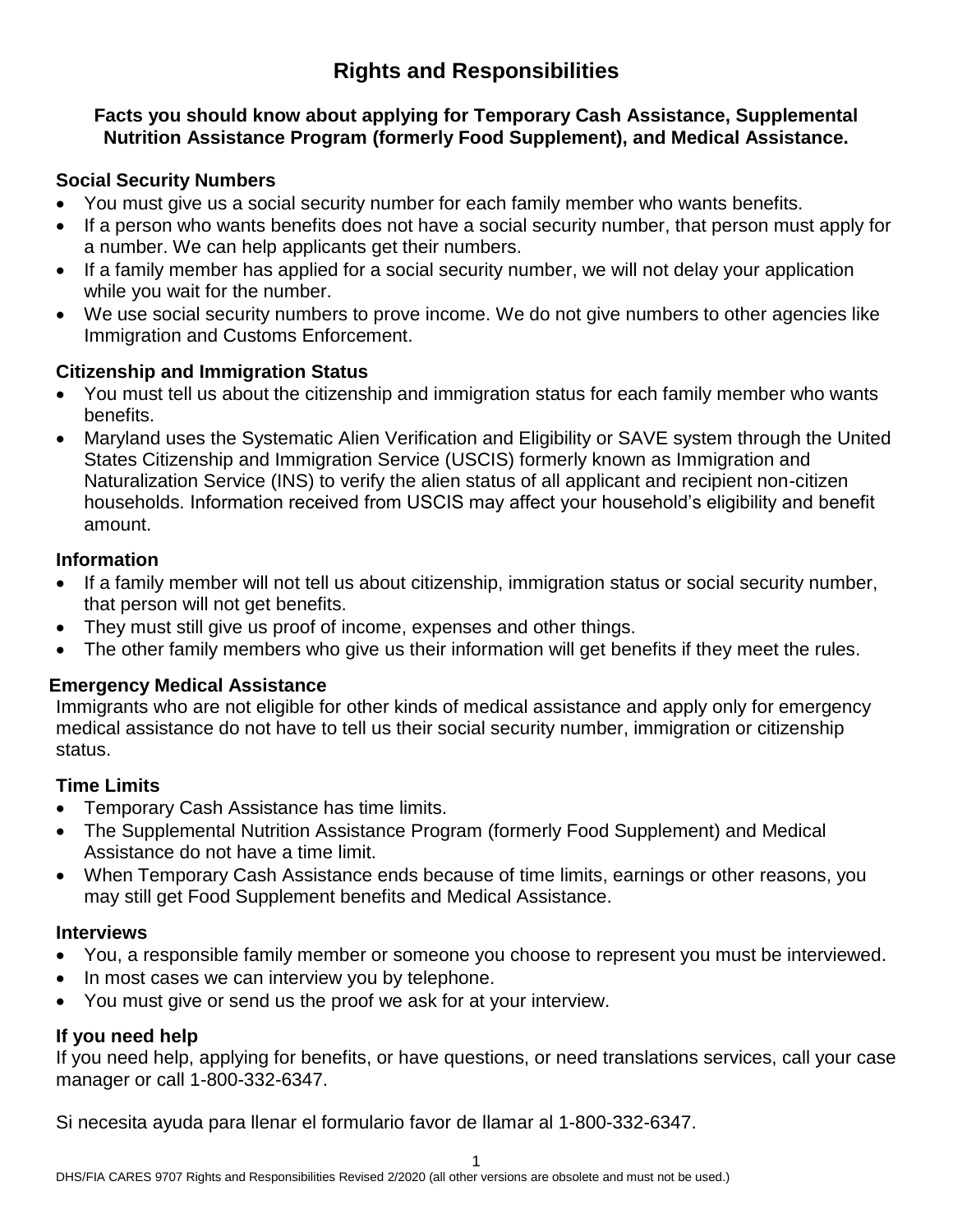The Family Investment Administration is committed to providing access and reasonable accommodations in its services, programs, activities, education and employment for individuals with disabilities. If you need assistance or need to request a reasonable accommodation, please contact your case manager or call 1-800-332-6347 or fill out the form on the next page.

### **Requesting a Reasonable Accommodation**:

If you are an individual with a disability, you may be entitled to a reasonable accommodation to help you access DHS's activities, programs and services. This applies even if you are working with a local department of social services or a vendor who provides services for DHS's customers.

A reasonable accommodation is a modification or adjustment to an activity, program or service which helps a qualified individual with a disability have meaningful access to DHS's activities, programs and services.

#### **Examples of reasonable accommodations:**

**Hearing Impairment:** Sign language interpreter and providing an assistive listening device.

**Visual Impairment:** Having a qualified reader read to a customer.

**Mobility Impairments:** Mailing forms to a customer and meeting a customer at a more accessible location.

**Developmental Disabilities:** Having things written down; taking breaks; scheduling appointments around a customer's medical needs.

You may request a reasonable accommodation from the local department of social services or a vendor at any time. Your request may be oral or written. A request for a reasonable accommodation may be made in person, in writing or over the telephone. There are no particular words that you need to use to request an accommodation. A request may be made by you or someone helping you. If you need to request a reasonable accommodation because of your disability, you should speak with the case manager or the supervisor or the Customer Access Coordinator at your local department. You may ask the case manager for the name of the Customer Access Coordinator at your local department. You may use the form on the reverse side of this notice. You may also ask for more information at the front desk.

- 1. Dial 7-1-1 or [800-735-2258](tel:800-735-2258) to initiate a TTY call through Maryland Relay.
- 2. The Maryland Relay Operator's typed greeting, including the Operator's identification number, will display on your TTY or VCO phone.
- 3. When the Operator is finished typing, you will see the letters "GA" This means "Go Ahead."
- 4. Type the number of the person you want to call, along with any special calling instructions. Then type "GA".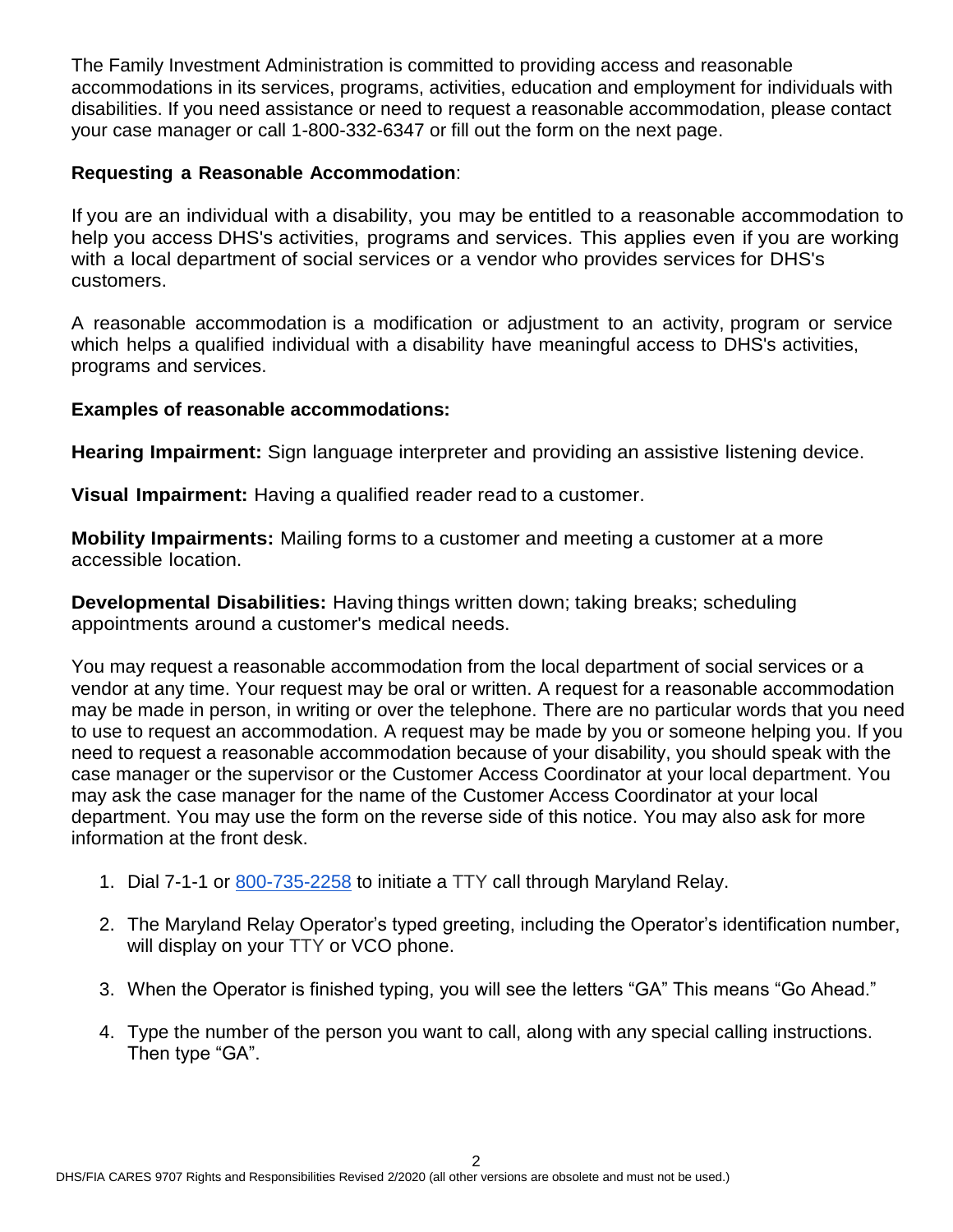# **Request for Reasonable Accommodation**

| Name of Person <b>Needing</b> an accommodation:                                                                                                                                                                                                                                                                        | Name of Person Requesting<br>an accommodation: |  |  |
|------------------------------------------------------------------------------------------------------------------------------------------------------------------------------------------------------------------------------------------------------------------------------------------------------------------------|------------------------------------------------|--|--|
| Address:                                                                                                                                                                                                                                                                                                               |                                                |  |  |
| City/State/Zip Code:                                                                                                                                                                                                                                                                                                   | Telephone number:                              |  |  |
| Nature of Disability or Impairment (specify):                                                                                                                                                                                                                                                                          |                                                |  |  |
| <b>Local Department of Social Services Location:</b>                                                                                                                                                                                                                                                                   |                                                |  |  |
| Accommodation Request (Type of accommodation requested.) Please print or type. Be as<br>specific as possible. If needed, attach additional pages.                                                                                                                                                                      |                                                |  |  |
| Note: If requesting sign language services, specify type: American Sign Language<br>Interpreter (ASL), Certified Deaf Interpreter (CDI) or Communication Access Real Time<br>Translation (CART).<br>Please provide any additional information that may assist us in providing a reasonable<br>accommodation (specify): |                                                |  |  |
|                                                                                                                                                                                                                                                                                                                        | Date: http://www.facebook.com/                 |  |  |
| Return this form to the case manager or the Customer Access Coordinator in your local department<br>of social services.                                                                                                                                                                                                |                                                |  |  |
| <b>For Office Use Only</b>                                                                                                                                                                                                                                                                                             |                                                |  |  |
| Date Request Received:<br><b>Action Taken:</b>                                                                                                                                                                                                                                                                         |                                                |  |  |
|                                                                                                                                                                                                                                                                                                                        |                                                |  |  |
|                                                                                                                                                                                                                                                                                                                        |                                                |  |  |
| CAC Signature:<br>Date:                                                                                                                                                                                                                                                                                                |                                                |  |  |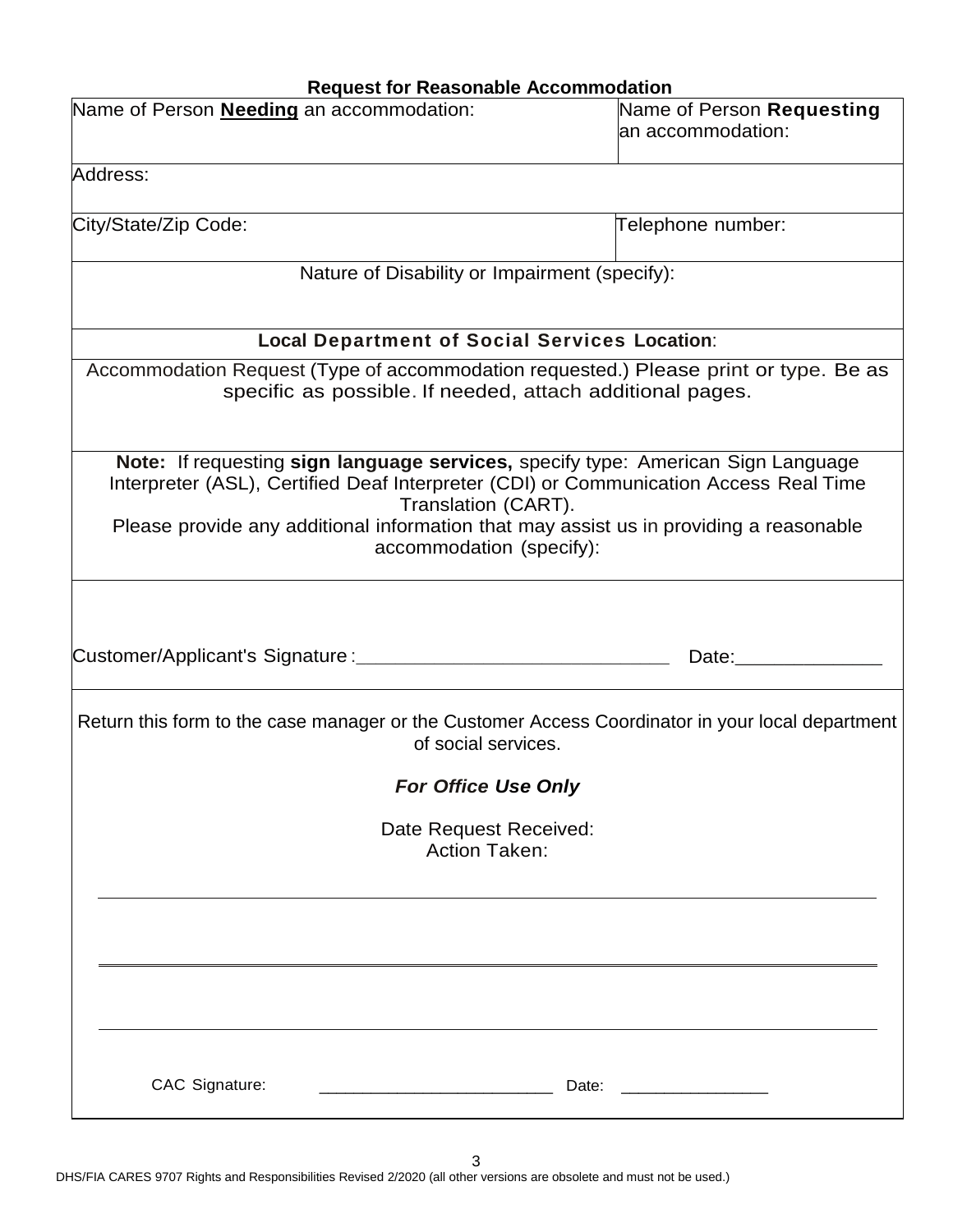#### **Customer Rights**

**Equal Rights** – This institution is prohibited from discriminating on the basis of race, color, national origin, disability, age, sex and in some cases religion or political beliefs.

The U.S. Department of Agriculture also prohibits discrimination based on race, color, national origin, sex, religious creed, disability, age, political beliefs or reprisal or retaliation for prior civil rights activity in any program or activity conducted or funded by USDA.

Persons with disabilities who require alternative means of communication for program information (e.g. Braille, large print, audiotape, American Sign Language, etc.), should contact the Agency (State or local) where they applied for benefits. Individuals who are deaf, hard of hearing or have speech disabilities may contact USDA through the Federal Relay Service at (800) 877-8339. Additionally, program information may be made available in languages other than English.

To file a program complaint of discrimination, complete the [USDA Program Discrimination Complaint Form,](http://www.ocio.usda.gov/sites/default/files/docs/2012/Complain_combined_6_8_12.pdf) (AD-3027), found online at: [http://www.ascr.usda.gov/complaint\\_filing\\_cust.html,](http://www.ascr.usda.gov/complaint_filing_cust.html) and at any USDA office, or write a letter addressed to USDA and provide in the letter all of the information requested in the form. To request a copy of the complaint form, call (866) 632-9992. Submit your completed form or letter to USDA by:

- 1) Mail: U. S. Department of Agriculture Office of the Assistant Secretary for Civil Right 1400 Independence Avenue, SW Washington, D.C. 20250-9410
- 2) Fax: (202) 690-7442; or
- 3) Email: program.intake@usda.gov

For any other information dealing with SNAP issues, persons should either contact the USDA SNAP Hotline Number at (800) 221-5689, which is also in Spanish or call the **State Information/Hotline Numbers** (click the link for a listing of hotline numbers by State); found online at: [http://www.fns.usda.gov/snap/contact\\_info/hotlines.htm.](http://www.fns.usda.gov/snap/contact_info/hotlines.htm)

To file a complaint of discrimination regarding a program receiving Federal financial assistance through the U.S. Department of Health and Human Services (HHS), write: HHS Director, Office for Civil Rights, Room 515- F, 200 Independence Avenue, S.W., Washington, D.C. 20201 or call (202) 619-0403 (voice) or (800) 537-7697 (TTY).

This institution is an equal opportunity provider.

**Right to Written Notice** – We must always give you a written notice explaining your benefits when we approve your case. We must always give you written notice when we change your benefits, deny or close your case. You have 90 days from the notice date to ask for a hearing. If you ask for a hearing within 10 days, you may be able to keep getting benefits while you wait for the hearing.

**Right to Appeal** – Ask for a hearing if you disagree with the Department's decision. Your case manager can help you write your appeal. At the hearing, you can speak for yourself or bring a lawyer, friend or relative to speak for you.

**Right to Privacy** – You are giving personal information in the application. We use the information to see if you are eligible for benefits. If you do not give the information, we may deny your application. You have a right to review, change, or correct any information. We will not show your information or give it to others unless you give us permission or federal and state law allows us to do so.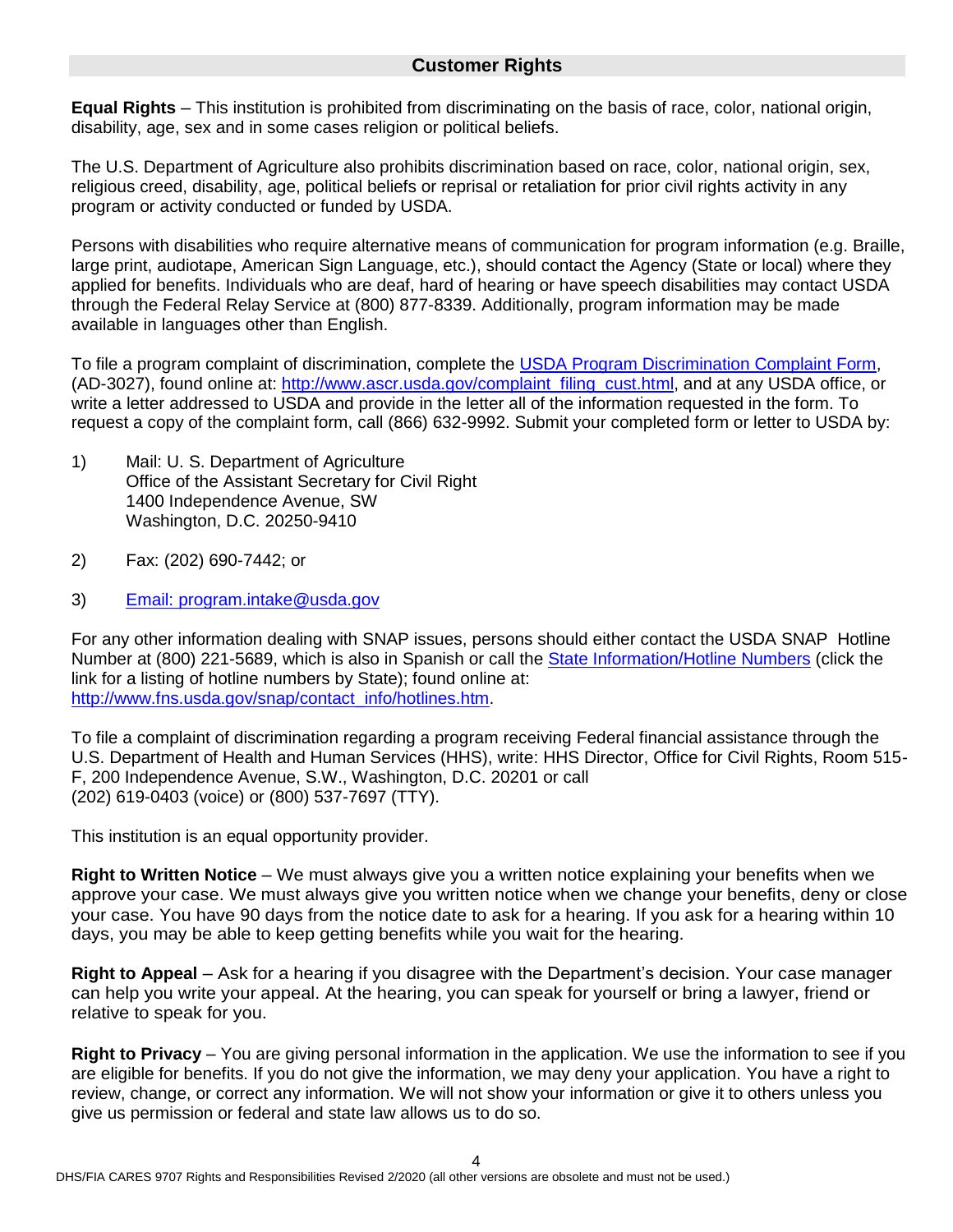**Right to Claim Good Cause** – If you want Temporary Cash Assistance (TCA), you must help the Department get child support. You may not have to help if it puts you or your family in danger.

**Right to Refuse Help** – You do not have to accept help from a religious organization if it is against your religious beliefs.

**Right to Timely Application Processing** – If you are eligible for expedited Supplemental Nutrition Assistance Program benefits we must give you your benefits within 7 days. For the regular Supplemental Nutrition Assistance Program and other programs, except for certain Medical Assistance programs, we must process your application within 30 days. There are times when there is a delay in processing. If there is a delay, we will send you a letter to tell you why there is delay in processing your application. If you are incarcerated or in another such institution and file an application for SNAP benefits or cash assistance, you may not receive SNAP or cash benefits until you are released. The filing date of your application for assistance will be the date of your release from the institution, if it is less than 30 days from the date your signed application was received in the local department. SNAP benefits are issued from the date of your release based upon your application date.

# **Authorization to Receive Family Planning Information**

If you want information, you can ask your case manager for a Family Planning Guide. You may also contact:

- 1-800-546-8900 if you need help in finding a provider for birth control or arranging prenatal care, or
- The Center for Maternal and Child Health at 410-767-6713 <https://phpa.health.maryland.gov/mch/Pages/home.aspx>

# **You Have the Following Responsibilities**

**Provide Information** – You must give true and complete information. You may need to give us proof of this information. We will keep this information private. Any delay in providing proof may result in your case being delayed or denied.

Collecting application information, including the social security number of each household member, is authorized under the Food and Nutrition Act of 2008, U.S.C.2011-2036, Social Security Act §1137(f) and 42 U.S.C. §1320b-7(d). We use the information to find out if your household is eligible. We check this information by matching computer programs.

We also use the information to see if you meet program rules. We may contact your employer, bank or other party. We may also contact local, state or federal agencies to make sure the information is correct. We can give your information to other federal or state agencies for official use and to law enforcement officers who need it to find persons fleeing to avoid the law.

# **If you get too much in benefits:**

- You may have to repay the money for the benefits, and
- We may give the application information, including social security numbers, to federal or state agencies, as well as private claims collections agencies, for action.

Giving information is voluntary. If you do not give us information such as social security numbers for everyone who wants help, we may deny benefits for each person who does not give a social security number. If you do not have a social security number, we will help you get one.

**Report Changes** - You must report all changes within 10 days unless you are part of the Supplemental Nutrition Assistance Program (SNAP) simplified reporting group and are not receiving Cash Assistance or Medical Assistance. If you want to know if you are part of this group, ask your case manager. You may tell us about any changes in person, by telephone, or by mail to the Department.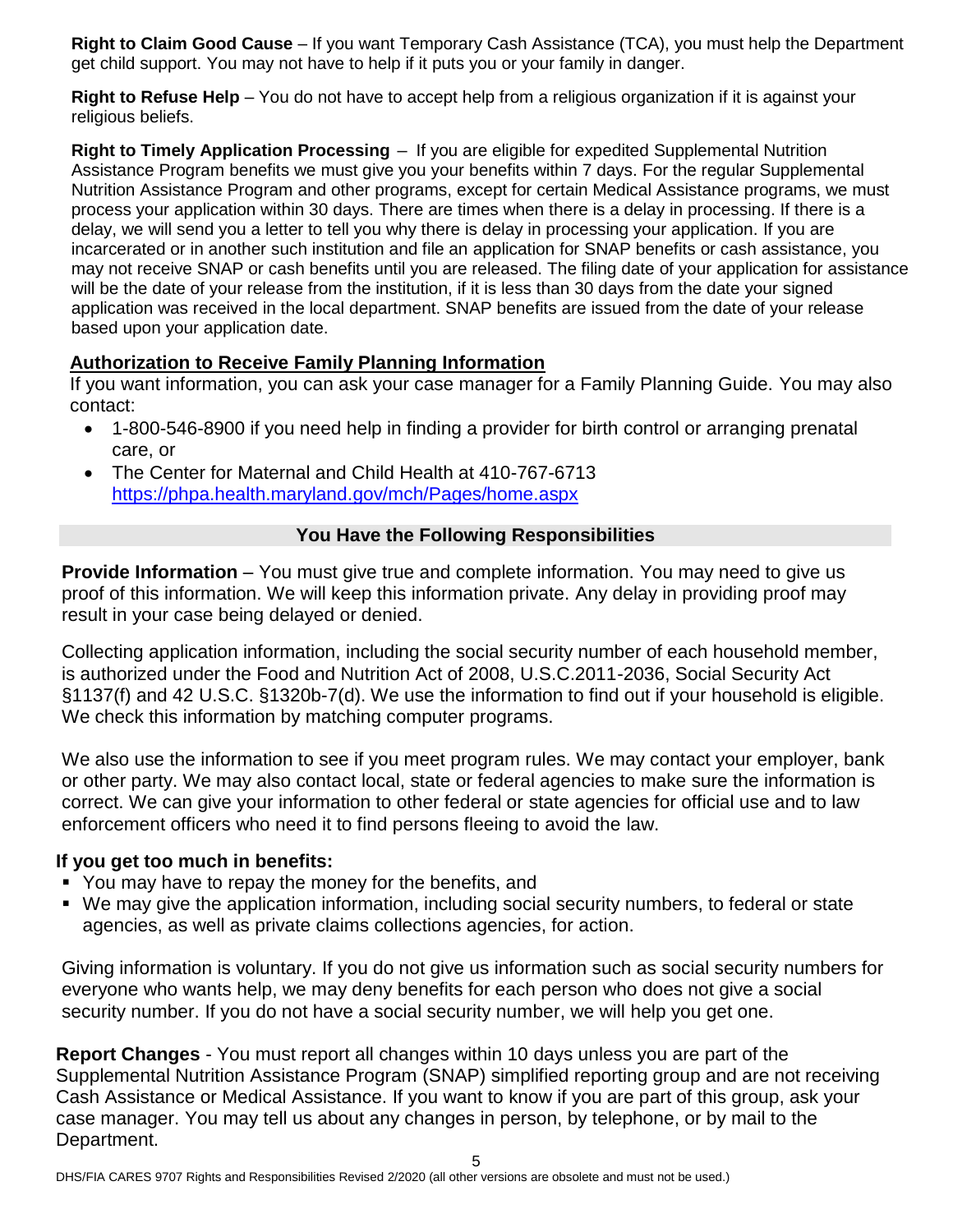**Note:** For all SNAP customers including those who are simplified reporters:

- 1. If you receive lottery/gambling winnings in the amount equal or greater than \$3,500, you must report the amount and the date the winnings received to the local department within 10 days.
- 2. If you are an Able Bodies Adult Without Dependents (ABAWD), if your work hours decrease below 80 hours per month, you must report the change to the Local Department within 10 days.

#### **Warning – We may deny, lower or stop your benefits if you give us wrong information or do not report changes. A judge may fine and/or imprison you if you deliberately give wrong information or do not report changes.**

### **Work Requirements for the Supplemental Nutrition Assistance Program**

Individuals applying for or receiving SNAP benefits must know and understand the following information about the SNAP work registration and work requirements. SNAP work requirements are covered in federal law at 7 CFR 273.24.

Everyone over age 18 is required to be registered for work unless otherwise exempt, because they are: over age 60, caring for a child under age 6 living in their home, applied for or receiving unemployment benefits, self-employed- working a minimum of 30 hours or more per week at the equivalent of federal minimum wage, attending a recognized school or institution of higher education at least half time, or the individual is mentally or physically unfit for work. Work registration is not the same as participation.

Beginning January 1, 2016 able bodied individuals without dependents (ABAWDS), ages 18-50, who are not exempt for work registration under one of the above reasons or they reside in an area that is designated as exempt, are required to be work registered and participate in a work program/activity or be employed.

These individuals known as ABAWDS may only receive SNAP benefits for three months in a fixed 36 month period unless the individual is employed or participating in an approved work or educational activity a minimum of 80 hours per month. The individual may not receive SNAP benefits again until he or she meets the work requirements. You will receive additional information from the case manager and information is available on the DHS website at**:** http://dhs.maryland.gov/foodsupplement-program/able-bodied-adults-without-dependents-abawds/.

**Authorized Representatives –** In most instances, if your authorized representative gives us wrong information, you will have to pay back any amount you are overpaid.

If your authorized representative knowingly gives us the wrong information or does not use your benefits properly, we may disqualify the person from being an authorized representative and prosecute them for fraud under state and federal law.

If a drug and alcohol treatment center or a group living arrangement acts as your authorized representative for your food benefits and they willfully give us wrong information about your situation, we may prosecute under applicable State or federal law.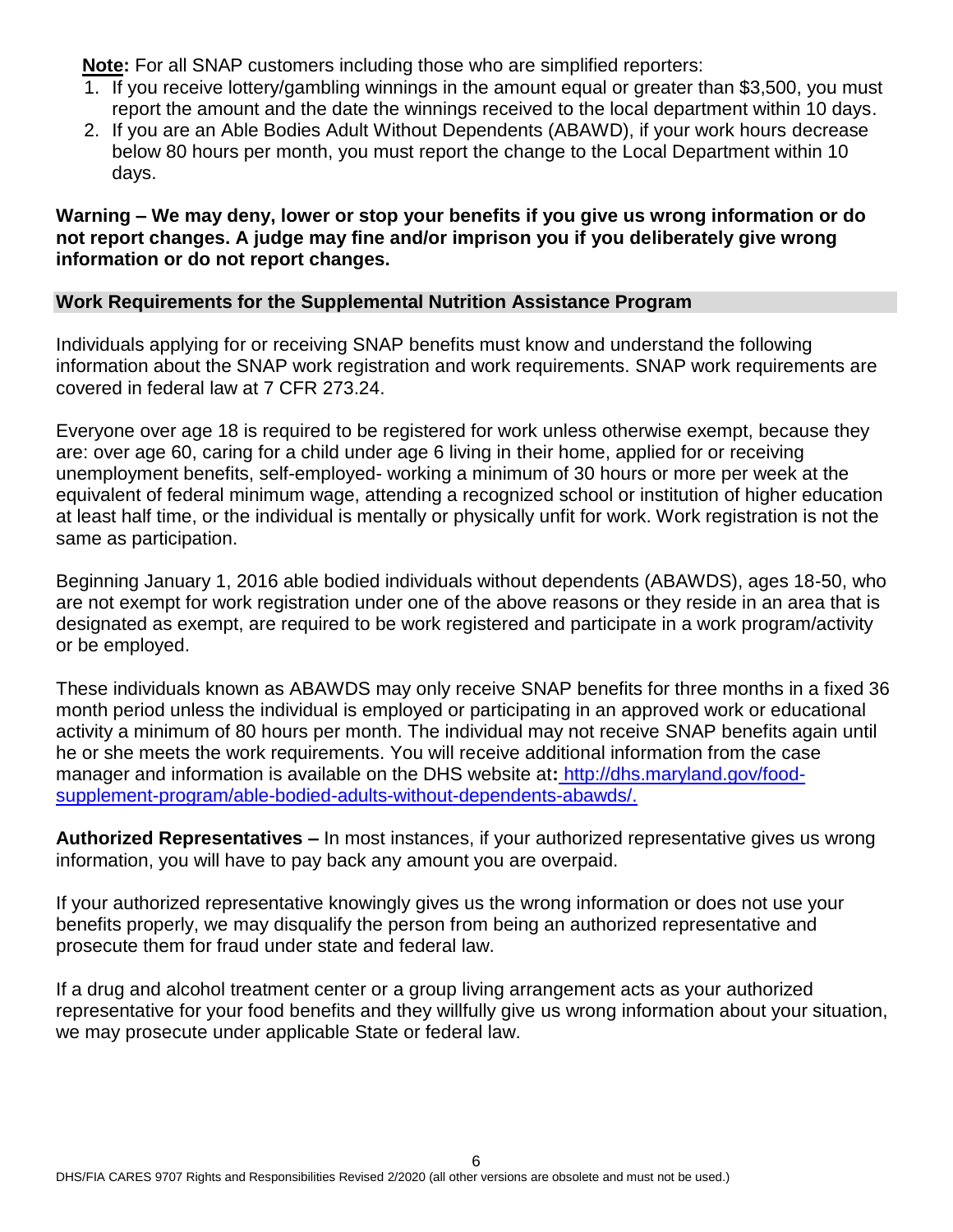### **TCA and Supplemental Nutrition Assistance Program Penalties**

#### **Do not:**

- Give false information or withhold information to get or continue to get TCA and/or SNAP benefits.
- Trade or sell TCA or SNAP benefits, or electronic benefit cards.
- Use TCA and SNAP or electronic benefit cards to buy items not allowed, such as alcohol and tobacco or to pay on credit accounts.
- Use someone else's TCA or SNAP benefits.
- Use someone else's Electronic Benefits Card without authorization.
- Use your EBT card containing TCA benefits in a liquor store, adult entertainment venue such as a strip club or in a gambling establishment such as a casino.

Your SNAP benefits will not increase if your cash assistance is reduced or closed because you did not follow the rules.

If a household member deliberately breaks the rules, we may bar the person from TCA or SNAP.

- We may bar this person for one year after the first violation.
- We may bar this person for two years:
	- o After the second violation, or
	- o After the first time a court finds this person guilty of buying illegal drugs with TCA or SNAP benefits.
- We may bar this person permanently:
	- o After the third violation;
	- o After the second time a court finds a person guilty of buying illegal drugs with TCA or SNAP benefits;
	- o After the first time a court finds this person guilty of buying guns, bullets, or explosives, with TCA or SNAP benefits; or
	- o After a court finds this person guilty of trafficking TCA or SNAP benefits of \$500 or more.
- We may bar this person for 10 years if found guilty of making a false statement about the person's identity in order to receive multiple benefits at the same time.

A judge can also fine this person up to \$250,000, imprison the person for up to 20 years, or both. A judge can also bar this person for an additional 18 months. The person may also have to face further prosecution under other federal laws.

# **SNAP/EBT Card: Multiple Card Replacements**

Individuals who request four or more replacement Independence cards in one year may be referred to the Office of the Inspector General for investigation of trafficking benefits.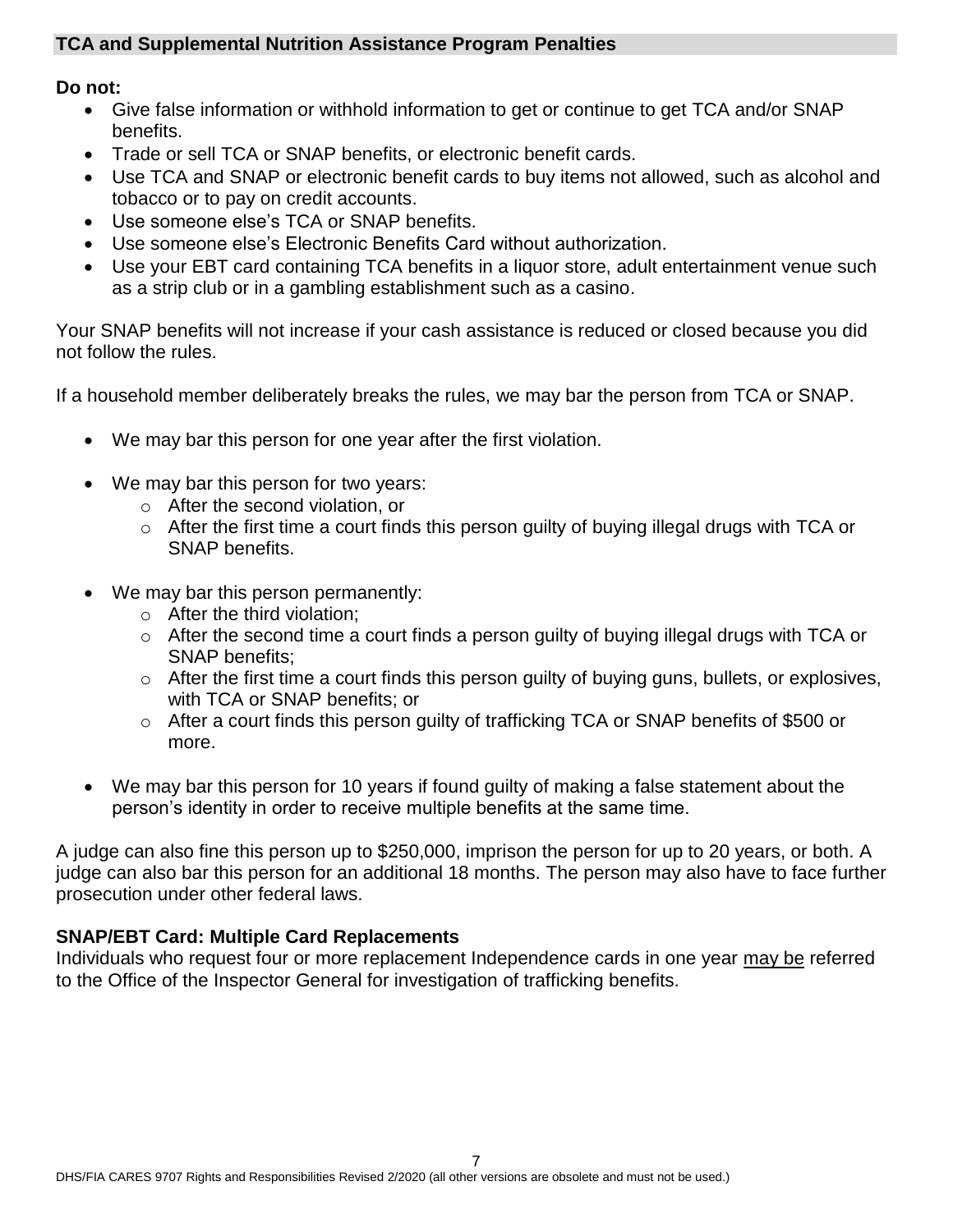#### *Medicaid Warning and Penalty - Only use Medical Assistance cards if you are eligible.*

Every person convicted of "Medicaid Fraud" with a value of **\$500** or more in money, services, or goods is guilty of a felony, and shall:

1. Pay back money, services or goods; or the value of those services or goods unlawfully received; 2. Be subject to a fine of no more than \$10,000, imprisoned for no longer than five years, or both.

Every person convicted of "Medicaid Fraud" with a value of less than \$500 in money, services or goods is guilty of a misdemeanor, and shall:

1. Pay back money, services or goods; or the value of those services or goods unlawfully received;

2. Be fined no more than \$1,000 and imprisoned for no longer than three years or both.

# **Read Before Signing**:

I understand that it is important to give true information and if I do not, I am breaking the law.

I understand that I can be fined, imprisoned or have my benefits reduced for making false statements or for pretending to be another person.

I know I can be punished for not reporting changes that may affect my eligibility or benefit amount.

I understand that if I get more SNAP benefits than I should, all adult members of my households are liable for repaying the debt.

I know the Department can use the application against me in a court of law for fraud prosecution.

I know that failing to report or verify shelter, medical or dependent care expenses or child support payments is the same as saying I do not want a deduction for the expenses I did not verify or report.

I understand that the Department may check the information on this form to see if it is correct and may select my case for a spot check, such as for a Quality Control Review.

I agree to allow someone from the Department to visit me at home. I will help them get all needed proofs from any source.

I understand by signing this application:

- I accept cash assistance and/or medical assistance.
- I agree that Medicare Part B will make payments directly to doctors and medical suppliers.
- I give the Department the right to seek payment from private or public health insurance and any liable third party. I understand that I must cooperate with the department in securing such payments. The Department may seek payment without legal action, as long as it does not keep more than the amount Medical Assistance paid.
- I give the Department the right to inspect, review and copy all medical records for services received through the Medical Assistance Program.

I understand that when a person is deceased who was at least 55 years old when receiving Medical Assistance the state may take money from the estate to repay payments made on behalf of that person. The program may take the money only if there is no surviving spouse, unmarried child younger than 21, or blind or disabled child (married or unmarried) of any age.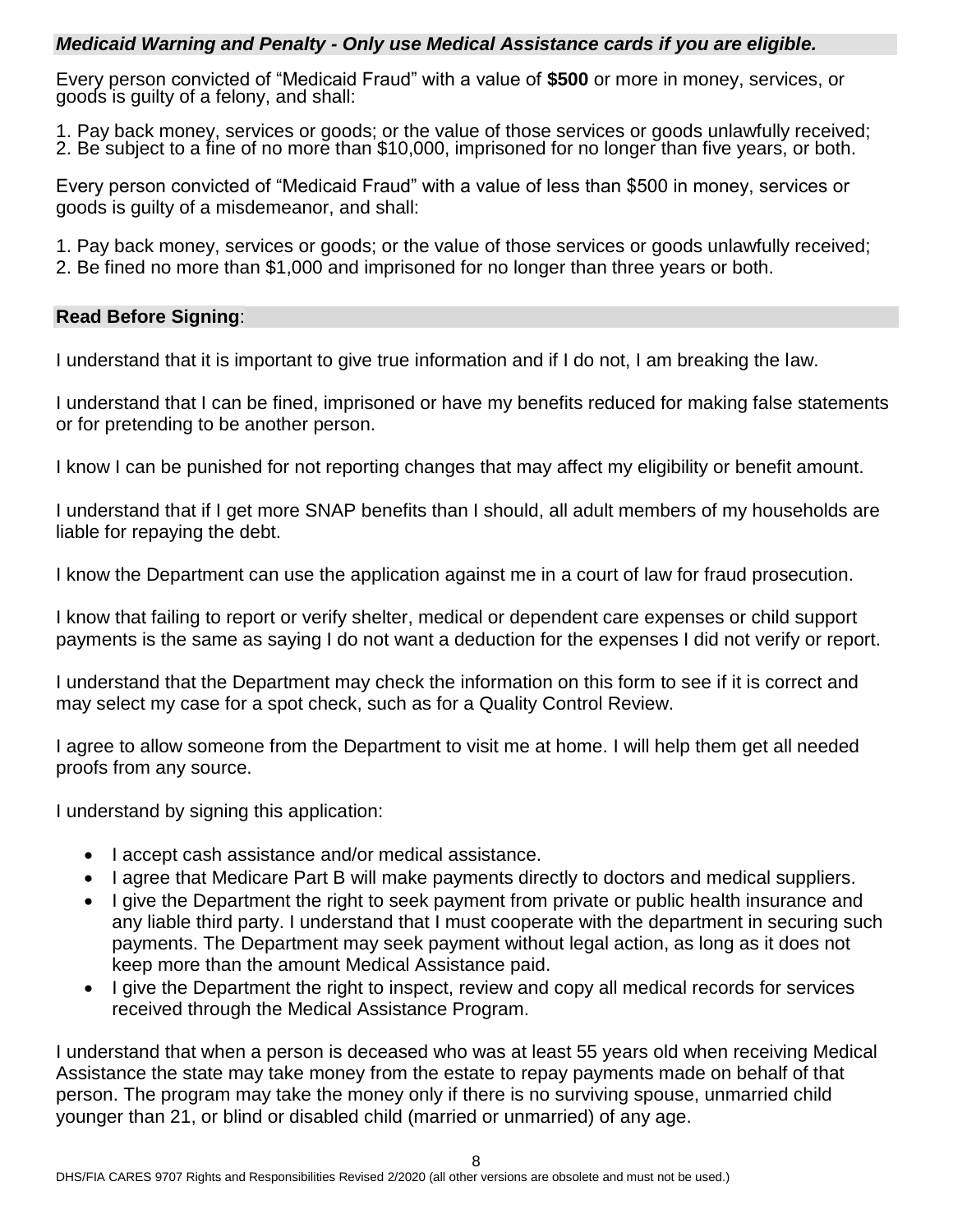#### **Signature Section**

I understand that, as required by Maryland law, certain law enforcement agencies that investigate fraud can obtain information about my application, income, benefits and other documentation as part of their investigation. While access to my application and benefit information is normally limited (under Md. Code Ann. Human Services Article § 1-201), these limits do not apply to these investigative agencies. Such agencies include the Department of Human Services' Office of the Inspector General. I understand that I do not need to provide consent to these agencies in order for them to investigate any allegations of fraud against me. Any information found as a result of the investigation may be used against me if an allegation of fraud is prosecuted.

I have read or someone has read and explained the entire application to me. I swear or affirm under penalty of perjury, that all the information I gave is true, correct, and complete to the best of my ability, belief and knowledge. I received a copy of my rights and responsibilities. I authorize any person, partnership, corporation, association, or governmental agency that knows the facts about my eligibility to give that information to the Department. I also authorize the Department to contact any person, partnership, corporation, association, or governmental agency that has given proof of my eligibility for benefits. I certify, under penalty of perjury, that by signing my name below, all persons for whom I am applying are U.S. citizens, lawfully admitted immigrants or individuals in satisfactory immigration status.

| Signature of Applicant/                                                            |  | Date |  |
|------------------------------------------------------------------------------------|--|------|--|
| Recipient                                                                          |  |      |  |
| Signature of Witness (If                                                           |  | Date |  |
| you Signed an X)                                                                   |  |      |  |
| Signature of Spouse (If                                                            |  | Date |  |
| Applicable)                                                                        |  |      |  |
| Signature of Authorized                                                            |  | Date |  |
| Representative (If                                                                 |  |      |  |
| Applicable)                                                                        |  |      |  |
| <b>Signature of Case</b>                                                           |  | Date |  |
| Manager                                                                            |  |      |  |
| I do not wish to apply for assistance at this time. I withdraw my application for: |  |      |  |
| □ Cash Assistance □ Supplemental Nutrition Assistance Program □ Medical Assistance |  |      |  |
|                                                                                    |  |      |  |
| $\Box$ Emergency Assistance to Families and Children                               |  |      |  |
| Signature of Applicant,                                                            |  | Date |  |
| Recipient, Authorized                                                              |  |      |  |
| Representative                                                                     |  |      |  |
| <b>Printed Name of</b>                                                             |  |      |  |
| Applicant                                                                          |  |      |  |
|                                                                                    |  |      |  |
|                                                                                    |  |      |  |